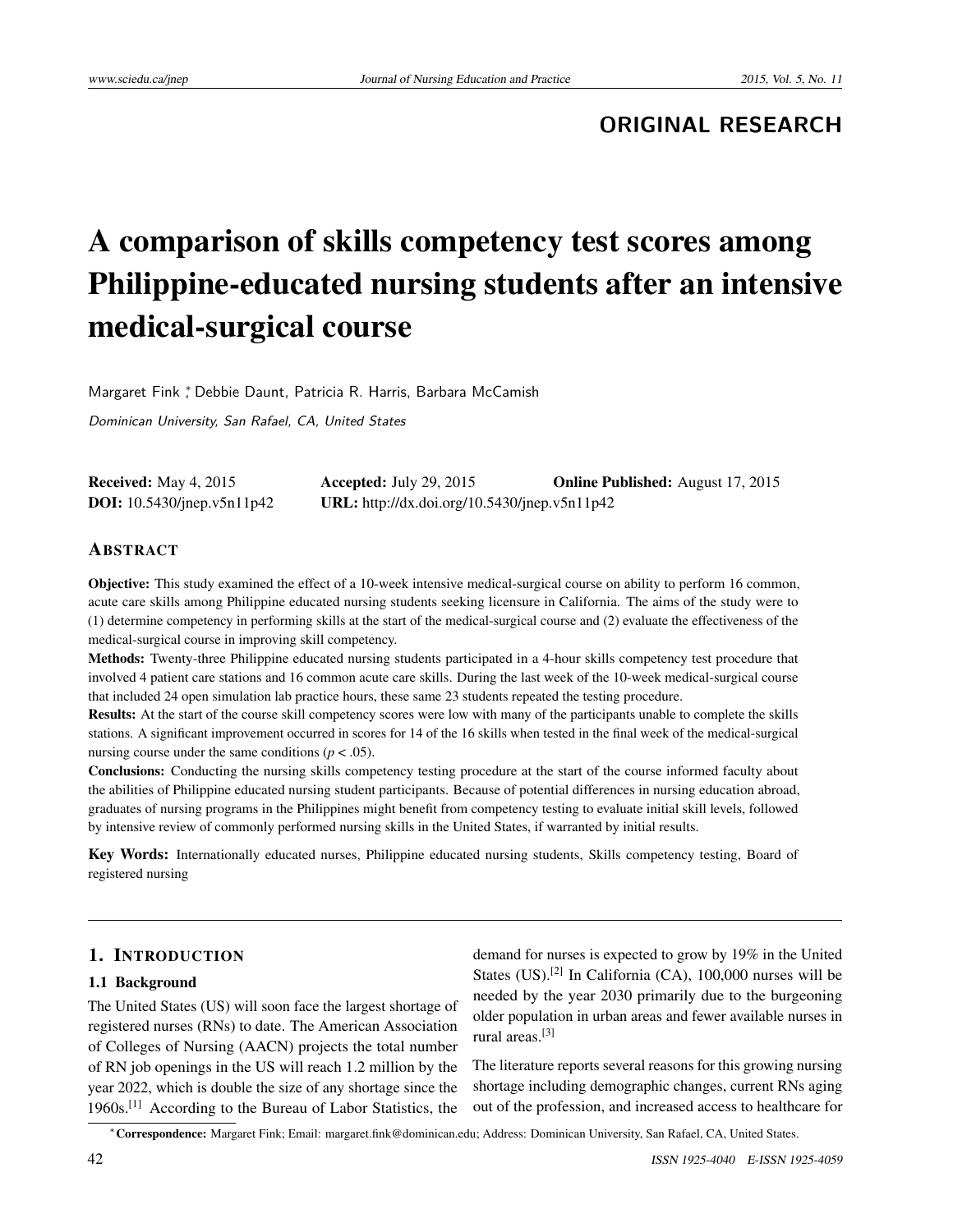all.<sup>[\[1,](#page-8-0)[2\]](#page-8-1)</sup> The demand for RNs is destined to outpace US capacity to fill vacancies due to nursing faculty shortages and lack of space in academic programs.[\[2\]](#page-8-1)

Previous nursing shortages have led to reliance upon nurses educated outside of the US.<sup>[\[4\]](#page-8-3)</sup> In 2007, for example, over 22,000 internationally educated nurses (IENs) passed the National Council Licensure Examination-Registered Nurse (NCLEX), representing 12% of the successful examinees and a substantial number of new RNs entering the labor force.[\[5\]](#page-8-4) According to Xu, Zaikina-Montgomery, and Shen, <sup>[\[6\]](#page-8-5)</sup> IENs are playing an increasingly significant role in the care of older adults. With the demographic shift toward an older population in the US, reliance on IENs is projected to increase.

The designation of IEN refers to nurses who were born and educated in nursing programs outside of the US, or to those who were born in the US, but traveled abroad to earn a nursing degree.[\[7\]](#page-8-6) Global migration of nurses can be traced to the 1960s when immigration laws were revised and many trav-eled to the US with work visas.<sup>[\[8,](#page-8-7) [9\]](#page-8-8)</sup> The Philippines remains the worldwide leader in creating nurses for the international market.[\[10\]](#page-8-9) Nurses who were educated in the Philippines often make the state of CA their new home. As of 2010, 24% of nurses practicing in CA were educated outside of the  $US<sup>[11]</sup>$  $US<sup>[11]</sup>$  $US<sup>[11]</sup>$  with 20% being from the Philippines.<sup>[\[12\]](#page-8-11)</sup> Because of the high need and number of IENs pursuing RN licensure and work in the US, and the lack of information about preparedness to practice in the US, more research regarding the qualifications and skills of IENs would be beneficial.

Many IENs have been impacted by the CA Board of Registered Nursing (BRN) regulation 1426(d), which states theory and clinical experience must be completed concur-rently.<sup>[\[13,](#page-8-12)[14\]](#page-8-13)</sup> IENs who arrive in the state of CA and pursue RN licensure might now receive a letter denying licensure until completion of courses in medical-surgical, maternalnewborn, psychiatric-mental health, and/or pediatric courses which meet this requirement.

During the summer of 2014, the Office of Admissions at a university in Northern CA maintained a waiting list of IENs that numbered in the hundreds. IENs on the waiting list had received letters from the BRN stating a deficiency, and a requirement to repeat one or more nursing courses. These IENs had attained nursing degrees in countries such as Nepal, Algeria, Romania, and the Philippines. The majority of IENs on this list had attained BSN degrees in the Philippines, and had received letters requiring completion of BRN approved medical-surgical and maternal-newborn nursing courses. Based on this need, faculty at the university established both a medical-surgical and psychiatric nursing

course for the summer of 2014. The faculty were not able to establish a maternal-newborn course due to lack of clinical sites. While the psychiatric nursing course included students from a variety of countries around the world, the medicalsurgical course consisted exclusively of Philippine educated nursing students (PENSs). Each of the 23 PENSs in the medical-surgical course had received a bachelor of science in nursing (BSN) from the Philippines within the last decade.

Navigating into unchartered territory with little background on the PENSs' prior educational experience outside of the US, faculty were concerned about performance in wellestablished clinical settings. Therefore, the lead faculty for the IEN medical-surgical course developed and implemented a skills competency testing program to establish a baseline, and facilitate a safe and effective clinical experience.

#### 1.2 Review of the literature

There is little in the literature that compares international nursing education with US nursing education. Differences may be implied based upon authors who have studied IENs, and report struggles with expectations of RN autonomy in the nursing role, new technologies, and individual nursing care versus team based nursing care. Much has been written about the difficulties of nurses transitioning to work in the US.[\[15–](#page-8-14)[21\]](#page-8-15)

Upon arrival to the United States, IENs are faced with difficulties in acclimating to a new culture and transitioning to a different healthcare setting. Newton, Pillay, and Hig-ginbottom<sup>[\[18\]](#page-8-16)</sup> conducted a comprehensive review of the literature to learn about the reasons for and challenges with immigration among nurses. From this literature, five themes were extracted: challenges, cultural displacement, deskilling, discrimination, and strategies to smooth transition. They concluded that IENs experience unique challenges to entering the US workforce and that strategies are necessary to reduce transition difficulties.

Singh and Sochan<sup>[\[16\]](#page-8-17)</sup> interviewed 12 IENs who struggled to become RNs in Canada. These RNs came from the Philippines, China, India, and Ukraine. Three themes emerged: hope of becoming RN, disillusionment, and navigating the disillusionment. The participants alluded that the credentialing process needs more transparency and coordination prior to and on arrival to the destination country. In a similar study, Jose<sup>[\[15\]](#page-8-14)</sup> found six themes emerged from the interviews of 20 IENs who had migrated to the US including dreams of a better life, a difficult journey, a shocking reality, rising above the challenges, feeling and doing better, and readiness to help others. IENs were surprised that families in the US did not take care of the patients. They reported struggling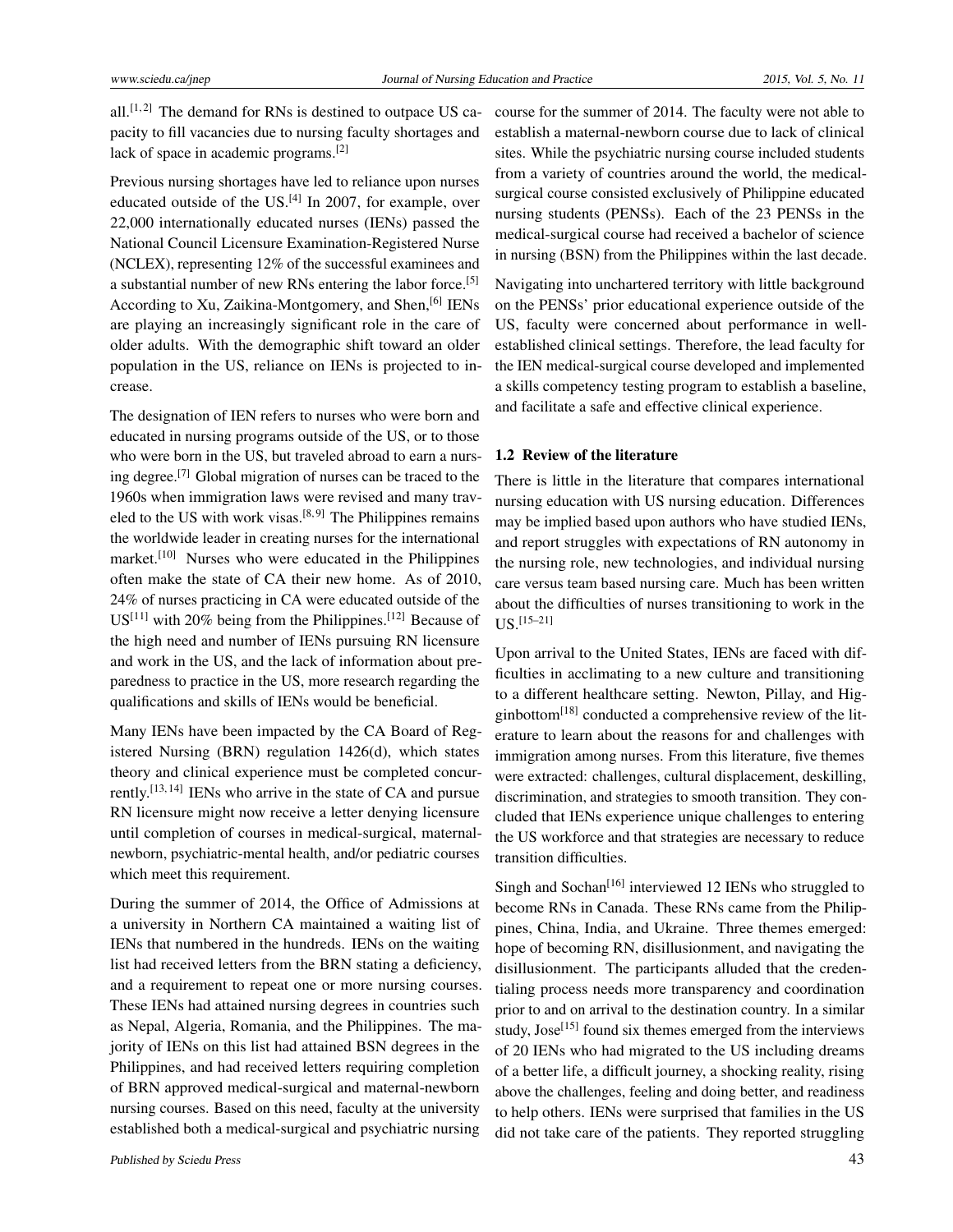with technology and the high level of autonomy of US RNs. According to the interviewed IENs, media in their countries frequently show the ease of migrating to developed countries, which was not the reality they experienced.<sup>[\[15\]](#page-8-14)</sup>

Wheeler, Foster, and Hepburn<sup>[\[17\]](#page-8-18)</sup> conducted interviews to compare work experiences between US nurses and IENs. All had practiced for at least one year in the US and the majority had migrated after 1990. Compared to their US counterparts, IENs faced additional barriers including difficulty in establishing patient care relationships due to a foreign accent. Most IENs were also overwhelmed by having to provide total patient care having been accustomed to team nursing in which several nurses each have a specific responsibility in caring for a patient. IENs also perceived that nurses in the US were treated with less respect by patients and their families.[\[17\]](#page-8-18)

Several medical centers have sought to redress immigration challenges by providing orientation programs to bridge the gap between previous practice in the country of origin and the destination country.<sup>[\[7,](#page-8-6) [19\]](#page-8-19)</sup> Vestal and Kautz<sup>[\[19\]](#page-8-19)</sup> interviewed a focus group of new PENs at a North Carolina medical center to assess the effectiveness of their orientation program. A dedicated Filipino staff development instructor served as a liaison for the new PENs providing assistance with housing, childcare and resources to pass the state board exam. Participants in the focus group reported that differences existed in technology, such as automatic blood pressure cuffs, and in the need to provide personal care in the US hospital. The PENs felt that they had to prove themselves and that some patients underestimated their abilities. Participants valued the organization's efforts to assist them to acculturate.<sup>[\[19\]](#page-8-19)</sup>

Adeniran *et al.*<sup>[\[7\]](#page-8-6)</sup> described a program called "Transitioning" Internationally Educated Nurses for Success," developed at a Pennsylvania medical center to ease the IENs' transition into the US healthcare system. Three concerns were identified for IENs who arrived to the US. These included a difference in nursing practice style, communication differences, and cultural differences. Li-Chen<sup>[\[17\]](#page-8-18)</sup> added to these findings through a study that involved interviewing Filipina nurses on their experiences transitioning to US hospitals. Participants in Li-Chen's study had challenges with communication, cultural dissonance, independent decision-making, and role uncertainty.

According to statistics from the World Health Organization,[\[22\]](#page-8-20) healthcare differences are evident between the Philippines and the US. For example, the average life expectancy in the US is at least 10 years longer than that in the Philippines. Money spent per capita on healthcare is about four times higher in the US. And there are 61 nurses per 10,000 in the

Philippines compared with 94 in the US. With such striking differences between the two countries' populations, fiscal resources, disease burdens, and healthcare workforce, more work is needed to bridge the international gap.

## 1.3 Purpose of the study

The purpose of this study was to (1) investigate PENSs' baseline competency in performing 16 common medical-surgical skills, and (2) measure competency in the 16 skills at the end of a 10-week intensive medical surgical nursing course that included practice in the Clinical Simulation Center, along with clinical and classroom hours. Skill competency was measured at the beginning of the course and then repeated during the last week of the course after students had completed 24 hours of practice in the Clinical Simulation Center on campus.

#### 1.4 Research question

What is the difference in PENSs' scores for 16 medicalsurgical skills performed at the beginning versus at the end of a 10-week summer medical-surgical nursing course that includes practice in a clinical simulation center, inpatient clinical hours, and didactic class meetings?

#### 2. METHOD

## 2.1 Ethics

This study was approved by the University's Institutional Review Board for the Protection of Human Subjects. All PENSs in the summer medical-surgical nursing course were required to participate in skills competency testing in the first week and the last week of the course. All PENSs were invited to participate in the study by agreeing to have their scores included as part of the study. They were informed that participation status would not affect their success in the course. PENSs indicated their willingness to have their data included in this study by signing a consent form. The lead instructor, who was also an author in this study, turned the pre and posttest scores over to the co-authors for data entry and analysis. Data was entered into SPSS<sup>[\[23\]](#page-8-21)</sup> with each student given an assigned number to maintain anonymity. To minimize bias, the author who conducted the data entry and statistical analyses was blinded to participant identity.

#### *Procedures*

This study involved a quasi-experimental pre- and post-test design using a convenience sample of students enrolled in a medical-surgical nursing course designed for internationally educated nurses. The study took place at an independent, non-profit, 4-year university in the San Francisco Bay Area. The medical-surgical course was initially comprised of 24 students. One student left the course shortly after it started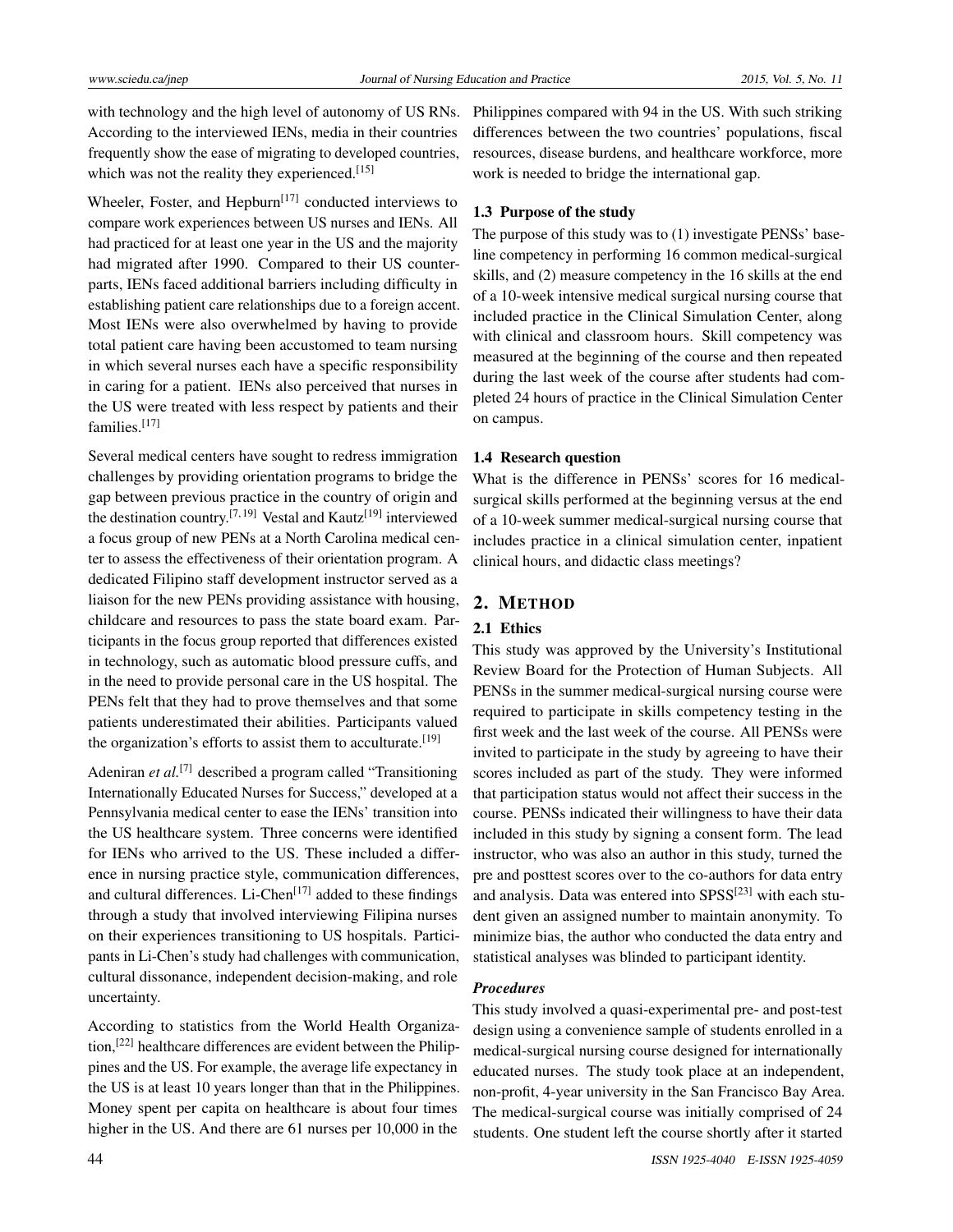and was not included in the final sample of 23 participants. While the course was designed for any IEN who needed to complete medical-surgical nursing, only students from the Philippines needed the class.

The 10-week medical-surgical course involved three components: classroom theory/lecture with written tests, acute care clinical at a local community hospital caring for patients on medical, surgical and cardiac units, and 24 hours of practice in the Clinical Simulation Center on the university campus. The theory/classroom portion of the course was assigned a letter grade while the clinical portion was assigned a pass or fail grade. The skills competency testing scores were not counted as part of the course grade; however, if students scored under 77 points at the end of the course, they would have to repeat the test until they achieved the passing score.

Prior to the start of the medical-surgical nursing course, PENSs came to the University for an orientation of the Clinical Simulation Center. The orientation included an introduction to the academic electronic health record system, Simchart (Elsevier, St Louis), review of the medical records of the four patients who were to be used in the testing process, and introduction to the four low fidelity manikins that represented the four patients as listed below.

PENSs began their participation in the study on the following day, having no preparation for the pre-test other than orientation the day before. They arrived to the on-campus Clinical Simulation Center with only the knowledge that they would be tested on skills performance at four patient care stations with each station requiring completion of four skills (16 skills total). Test monitors were recruited from a pool of traditional BSN students who were ready to graduate at the University. Each test monitor was familiar with the skills station from previous classes. Test monitors were paid a student worker wage. A test monitor was present at each of the four stations to observe and score the PENSs using the author created scoring rubrics. The monitor provided a hand-off report as the PENSs arrived at each station. The monitor also served as an inquisitive family member and assistant for the skills as needed.

The skills competency testing stations were as follows:

- (1) Irene Banaag: 78-year-old woman from the Philippines with end stage colon cancer. Needed Salem sump nasogastric tube insertion, peripherally inserted central catheter (PICC) blood draw, PICC dressing change, and subcutaneous heparin injection.
- (2) Guadelupe Diego: 56-year-old woman from Mexico who had a stroke 2 days ago and developed aspiration pneumonia. Needed indwelling urinary catheter insertion, saline lock insertion, enteral feeding set up, and 2

subcutaneous insulin injections (glargine and lispro).

- (3) Donald Dunlap: 48-year-old African American man with high body mass index who underwent ventral hernia repair 2 days ago. Needed primary intravenous fluid, intravenous piggy back medication of cefazolin, wet to moist dressing change, and medication administration by intravenous push.
- (4) Harley Hogg: 48-year-old Caucasian man with multiple traumas from motorcycle accident. Sustained pneumothorax and airway obstruction. Has history of alcoholism and liver failure. Needed tracheostomy suctioning, chest drain set up, packed red blood cell transfusion, and subcutaneous vitamin K injection.

Over the course of eight weeks, in between pre and posttesting, PENSs were required to complete a minimum of 24 hours of practice on the 16 assigned skills. Practice sessions began with demonstrations from two faculty members. PENSs then proceeded through open hours rotating through the stations, following the steps on the score sheets. The lead faculty member was present to offer guidance and feedback throughout every practice session. In the last week of the medical-surgical course, post-testing was conducted. The same PENSs rotated through the same four stations in an assigned 4-hour time period. Again, senior students served as test monitors sitting at the bedside, using the same author created score-sheets to assign scores.

#### *Outline of procedure*

- Early June 2014 orientation to the Clinical Simulation Center
- Early June 2014 first week of class, pretesting of each student at 4 skills stations performing 4 skills at each station with paid test monitor scoring each student
- Early June 2014-Late July 2014- open lab practice with demonstration and feedback provided by faculty=24 hours
- Late July 2014- last week of class, post-testing of each student at 4 skills stations performing 4 skills at each station with paid test monitor scoring each student

#### 2.2 Instrument

The skill competency test scoring rubrics were developed by the researchers using a table template and a variety of wellknown skills manuals, such as "Clinical Nursing Skills and Techniques 8th edition".[\[24\]](#page-8-22) The template included Quality and Safety Education for Nurses (QSEN) competencies<sup>[\[25\]](#page-8-23)</sup> and essential elements of every skill were organized by steps of the nursing process. The template contained spaces to document numerical scores that ranged from 0 to 100. The skill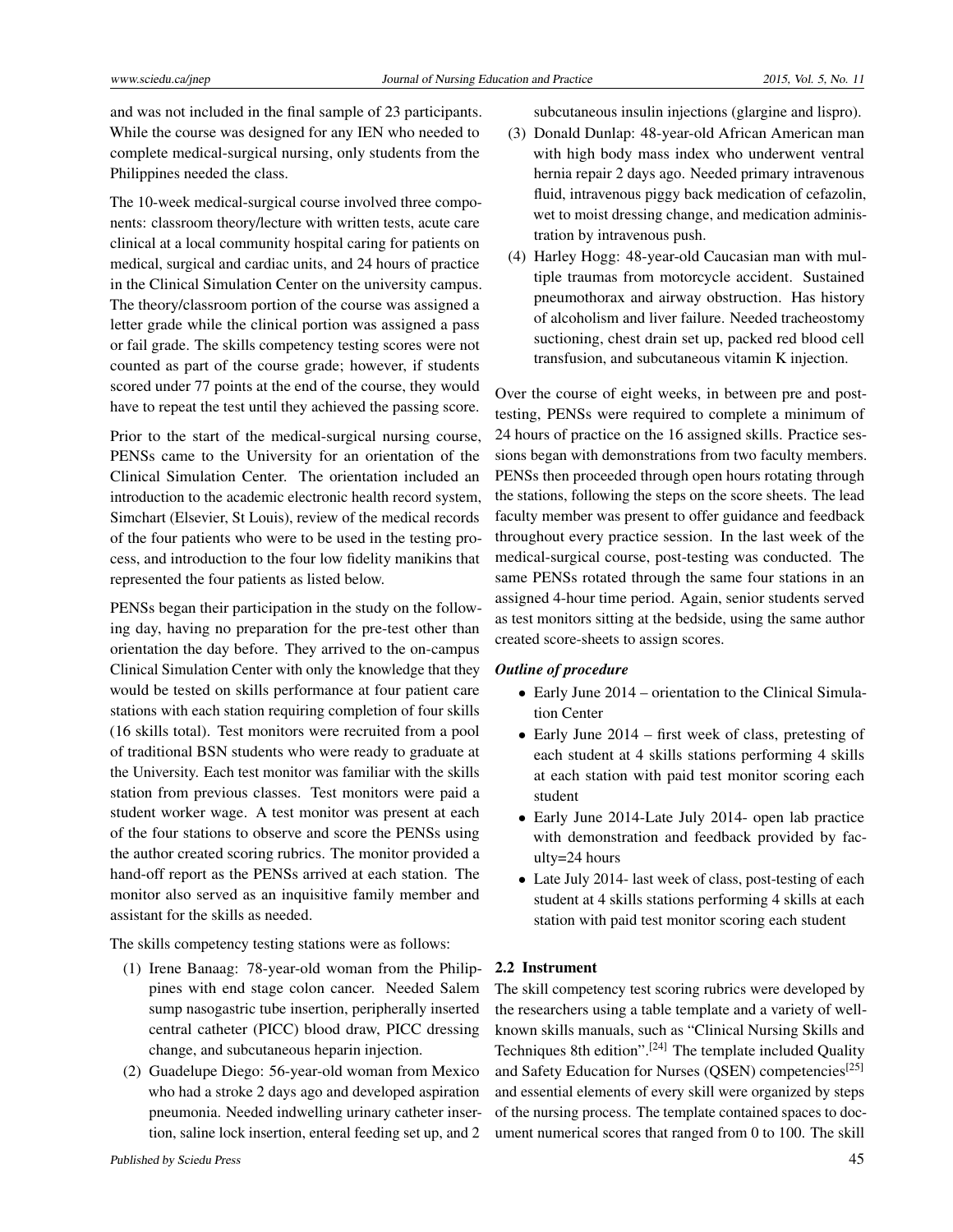competency test scoring instrument had been used approximately 500 times in the past 2 years to test the University's traditional BSN students, but had not been used with IEN students prior to this study.

#### 2.3 Data analysis

Scores on the pre- and post-tests were compared using nonparametric statistics to minimize the influence of outliers.

Table 1. Participant demographics

#### 3. RESULTS

Table 1 represents demographic data of the participants. The sample was predominantly women with an average age of 28 years. The majority had licensed vocational nurse (LVN) licenses (55%) and many worked in a caregiving capacity. Most of the participants had received BSN degrees in the last 3 years; however, there were two in the sample who had graduated as long ago as the year 2005.

| <b>Attribute</b>                           | <b>Statistical data</b>                                                                         |
|--------------------------------------------|-------------------------------------------------------------------------------------------------|
|                                            | Mean = $28 \pm 7$ years                                                                         |
| <b>Age</b> $(n = 23)$                      | $Median = 25 \text{ years}$                                                                     |
|                                            | Range = $21$ to 48 years                                                                        |
|                                            | $Mode = 22 years$                                                                               |
| <b>Gender</b> $(n = 20)$                   | Female = $14(70%)$                                                                              |
|                                            | Male = $6(30%)$                                                                                 |
| <b>Year received BSN</b> degree $(n = 23)$ | $Range = 2005 - 2013$                                                                           |
|                                            | $Mode = 2012$                                                                                   |
|                                            | Yes = $4(19%)$                                                                                  |
| <b>Additional degree</b> $(n = 21)$        | $No = 17(81%)$                                                                                  |
|                                            | Other degrees include: business (2); doctor of dentistry (2)                                    |
| <b>Practiced as an LVN</b> $(n = 20)$      | $Yes = 11 (55%)$                                                                                |
|                                            | $No = 9(45%)$                                                                                   |
|                                            | Yes = $15(62.5\%)$                                                                              |
| <b>Currently employed</b> $(n = 23)$       | $No = 8(37.5%)$                                                                                 |
|                                            | Areas of employment include: account manager (1); caregiver (5); dental office                  |
|                                            | worker $(1)$ ; ECG tech $(1)$ ; HR assistant $(1)$ ; LVN, post-acute care $(2)$ ; unknown $(4)$ |
| Country of birth $(n = 23)$                | Born in Philippines = $20(86%)$                                                                 |
|                                            | Born in U.S.A. = $3(14%)$                                                                       |
|                                            | Mean = $5.3 \pm 6.1$ years                                                                      |
| Number of years in the U.S. $(n = 23)$     | $Median = 3.0 years$                                                                            |
|                                            | Range = 1 to 23 years                                                                           |
|                                            | $Mode = 3.0 \text{ years}$                                                                      |

#### 3.1 Statistical findings

The study found that PENSs' skills competency test scores greatly improved by the end of the 10-week medical-surgical course. A major, unexpected finding to this study was that the majority of PENS participants took longer than anticipated to complete each of the four stations during the pre-test. Because most of the PENSs took more than one hour to complete the four skills at each station, the entire pre-test procedure was not completed. Only two participants were able to rotate through all four stations in the allotted time. Five of the participants could only complete 2 stations and the other 16 completed three stations; therefore, it was not possible to compare pre- and post-test scores for all 16 skills using all 23 participants. While most of the PENSs had an incomplete set of pre-test scores, others received a zero on a particular skill for not knowing how to begin and requiring full direction from the test monitor. On the pretest, the score of zero occurred most frequently with the PICC dressing change (13 out of 19). There were no zero scores assigned for the pre-test skills of urinary catheter insertion, intravenous catheter insertion, wet to moist dressing change, set up of primary intravenous fluid infusion, tracheostomy suctioning, chest drain set up, and vitamin K injection. The pre-test score of 100 was found for Salem sump insertion, PICC blood draw, and heparin injection.

The nursing skills competency test scores of the PENSs showed improvement in the mean average for all 16 skills, with statistically significant improvement in 14 of the 16 skills (see Table 2). Test scores ranged from zero to 100 for both the pre-test and post-test; however, there were 41 scores of zero out of 273 completed skills tests (15%) pre-test and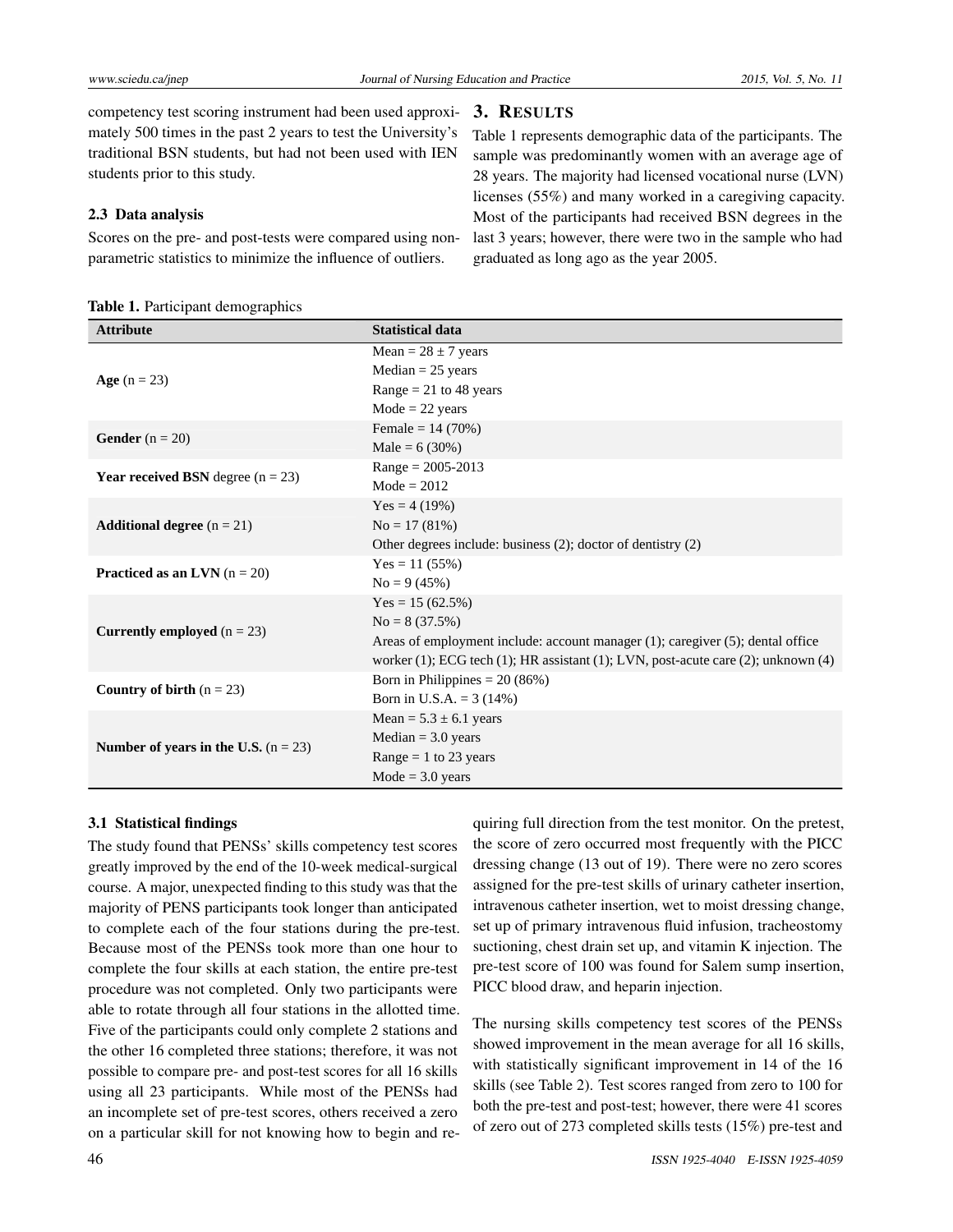only one score of zero out of 367 completed tests (< 1%)posttest. The wet to moist dressing change was the only skill that was not successfully performed in the post-test by one PENS participant.

Skills that showed the greatest competency improvement in mean test scores were associated with PICCs. There were 11 scores of zero in the PICC blood draw pre-test, and 13 scores of zero in the PICC dressing change pre-test. Thus, the median score for the pre-test was zero. The lowest post-test scores for these skills were 78 and 85, respectively. While only eight PENSs scored over 90 on the pre-test for the PICC blood draw, 17 scored over 90 on the post-test. Similarly, six

scored over 90 for the pre-test PICC dressing change, and 18 scored over 90 on the post-test.

The two skills that did not show a statistically significant improvement between pre- and post-tests were: 1) insertion of the Salem sump nasogastric tube, and 2) subcutaneous injection of heparin. While the mean scores improved, this was mainly due to a few very low scores in the pre-test, and overall, the ranges for the pre- and post-test scores were close. The pre- and post-test median scores were within one point of each other for both skills (93 and 92 median scores for the Salem sump nasogastric tube insertion; 98 and 97 median scores for the heparin injection).

Table 2. Comparison of Philippine-educated nurses' pre- & post-course safe nursing skills-competency test scores – nonparametric: related samples Wilcoxon signed rank test

| <b>Skill Test at</b>     | л.    | <b>Mean Score</b>    | Mean Difference in pre- and      | Range of     | <b>Median</b> |                  |
|--------------------------|-------|----------------------|----------------------------------|--------------|---------------|------------------|
| Time_1 and Time_2        | $N^*$ | (Standard Deviation) | post-scores (Standard Deviation) | Scores (N)   | <b>Score</b>  | $\boldsymbol{P}$ |
| $NGT_1$                  | 18    | 58.61 (48.23)        | 32.78 (45.77)                    | $0-100(19)$  | 93            | .064             |
| $NGT_2$                  | 18    | 91.39 (4.96)         |                                  | 83-99 (23)   | 92            |                  |
| PICC blood draw 1        | 18    | 38.33 (49.46)        | 53.44 (49.12)                    | $0-100(19)$  | $\mathbf{0}$  | .009             |
| PICC blood draw_2        | 18    | 91.78 (5.26)         |                                  | $78-100(23)$ | 94            |                  |
| PICC change_1            | 18    | 27.28 (45.26)        | 67.22 (43.34)                    | $0-99(19)$   | $\mathbf{0}$  | .001             |
| PICC change_2            | 18    | 94.50 (4.59)         |                                  | 85-100 (23)  | 96            |                  |
| Heparin administration_1 | 18    | 76.39 (42.05)        | 19.28 (40.26)                    | $0-100(19)$  | 98            | .491             |
| Heparin administration_2 | 18    | 95.67 (4.94)         |                                  | 83-100 (98)  | 97            |                  |
| Urinary cath placement_1 | 14    | 74.82 (9.83)         | 19.75 (8.23)                     | $60-90(15)$  | 79            | .001             |
| Urinary cath placement_2 | 14    | 94.57 (4.05)         |                                  | 86-100 (23)  | 94            |                  |
| IV start $\_1$           | 14    | 65.00 (17.94)        |                                  | $32-96(15)$  | 72            | .001             |
| IV start_2               | 14    | 95.29 (3.79)         | 30.29 (17.37)                    | 85-100 (23)  | 95            |                  |
| Enteral feeding_1        | 14    | 54.00 (24.33)        | 38.21 (20.89)                    | $0-90(15)$   | 66            | .001             |
| Enteral feeding_2        | 14    | 92.21(7.15)          |                                  | $77-100(23)$ | 94            |                  |
| Insulin administration_1 | 14    | 66.79 (24.40)        | 28.79 (23.46)                    | $0-97(15)$   | 69            | .001             |
| Insulin administration 2 | 14    | 95.57(2.95)          |                                  | 89-100 (23)  | 95            |                  |
| Dressing change_1        | 16    | 75.63 (15.68)        | 10.94(25.31)                     | 48-97 (17)   | 78            | .020             |
| Dressing change_2        | 16    | 86.56 (23.44)        |                                  | $0-99(23)$   | 92            |                  |
| Intravenous push_1       | 16    | 80.19 (11.11)        | 10.56(14.51)                     | 58-98 (17)   | 79            | .010             |
| Intravenous push_2       | 16    | 90.75(6.21)          |                                  | 80-98 (22)   | 91            |                  |
| Primary infusion 1       | 17    | 78.18 (13.20)        | 15.65 (14.07)                    | $51-93(17)$  | 83            | $< 001$          |
| Primary infusion_2       | 17    | 93.82 (3.36)         |                                  | 86-100 (23)  | 94            |                  |
| Secondary infusion_1     | 17    | 70.47 (28.29)        |                                  | $0-98(17)$   | 78            | < 0.001          |
| Secondary infusion_2     | 17    | 95.35 (3.53)         | 24.88 (26.62)                    | 88-100 (23)  | 95            |                  |
| Trach suctioning_1       | 16    | 67.19 (11.21)        | 28.13 (12.44)                    | $47-86(17)$  | 67            | < .001           |
| Trach suctioning_2       | 16    | 95.31 (3.11)         |                                  | 89-100 (23)  | 96            |                  |
| Chest drain set $up_1$   | 16    | 95.06 (20.63)        | 31.81 (20.16)                    | $25-95(17)$  | 70            | .001             |
| Chest drain set up_2     | 16    | 96.88(1.71)          |                                  | $90-100(23)$ | 97            |                  |
| Blood set up _1          | 17    | 59.35 (27.75)        | 35.47 (27.81)                    | $0-91(18)$   | 67            | < 0.001          |
| Blood set up_2           | 17    | 94.82 (1.90)         |                                  | 92-98 (23)   | 95            |                  |
| Vitamin K injection_1    | 16    | 78.50 (10.68)        | 20.06 (11.48)                    | $63-99(17)$  | 76            | < .001           |
| Vitamin K injection_2    | 16    | 98.56 (1.83)         |                                  | $95-100(23)$ | 99            |                  |

\*Number of students who took both the pre- and post- tests, *i.e.*, number of comparisons.

An analysis of variance (ANOVA) was used to compare means according to demographic data (see Table 3). Overall, the demographic situation of the PENSs had little influence

on skill competency. For example, age, gender, and birth-PENS participants who had been living in the US for less place did not seem to play a part in ability to perform the skill. Years living in the United States, LVN status, and current employment, however, did influence pre-test skill competency.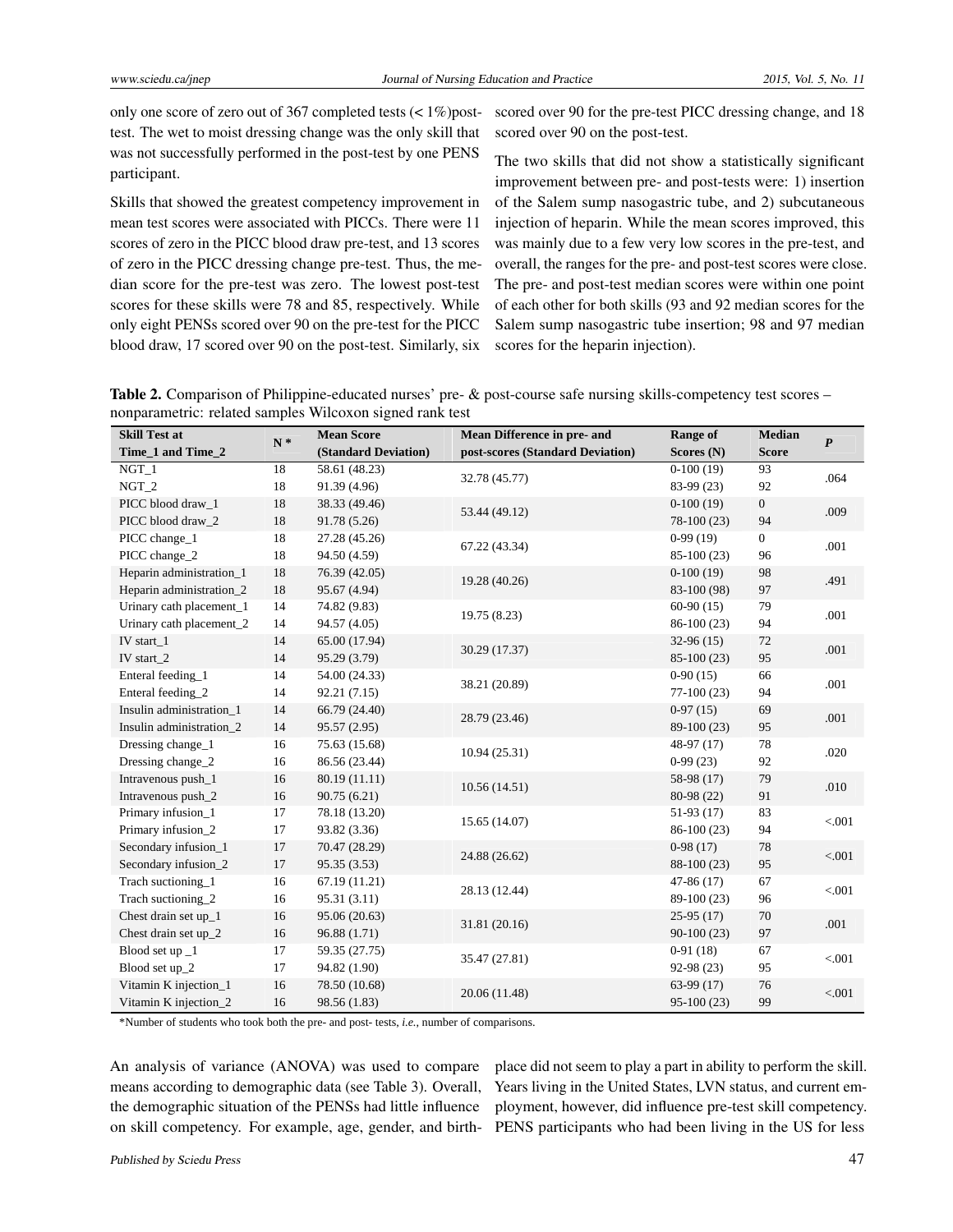than three years had higher scores than those who had lived in the US longer. Likewise, PENS participants with LVN licenses and those who were employed performed higher in

pre-testing. Post-test scores showed no difference indicating that the medical-surgical course brought the students to a similar level of competency.

| Characteristic                              | Overall p-value (alpha set at .05)                                     | Explanation of differences in pre- and post- test scores for 16 skills                                                                                                                                                                                                                                                                                                                                                                                                                                                                                                                                                                                                                                                                                                                                                        |
|---------------------------------------------|------------------------------------------------------------------------|-------------------------------------------------------------------------------------------------------------------------------------------------------------------------------------------------------------------------------------------------------------------------------------------------------------------------------------------------------------------------------------------------------------------------------------------------------------------------------------------------------------------------------------------------------------------------------------------------------------------------------------------------------------------------------------------------------------------------------------------------------------------------------------------------------------------------------|
| Age equal to or<br>greater than 30          | $p > .05$ , not significant                                            | No statistical difference in any of the test scores for the 16 skills between<br>those $<$ 30 and $\geq$ 30 years.                                                                                                                                                                                                                                                                                                                                                                                                                                                                                                                                                                                                                                                                                                            |
| Gender-male or<br>female                    | $p > .05$ , not significant                                            | No statistical difference in any of the test scores for the 16 skills between<br>males and females.                                                                                                                                                                                                                                                                                                                                                                                                                                                                                                                                                                                                                                                                                                                           |
| Birthplace-U.S.<br>or Philippines           | $p > .05$ , not significant                                            | No statistical difference in any of the test scores for the 16 skills between<br>those born in the U.S. and those born in the Philippines.                                                                                                                                                                                                                                                                                                                                                                                                                                                                                                                                                                                                                                                                                    |
| Greater than 3<br>years in U.S.             | $p > .05$ , not significant, except for<br>2 skills (see explanation)  | For PICC blood draw, students who were in the U.S. $\leq$ 3 years had<br>significantly higher scores for the pre-test (mean $= 74$ ) than those who had<br>been in the U.S. > 3 years (mean = 18), $p = .010$ . While both groups<br>improved their mean scores to 92 and 93 respectively, the mean difference<br>between pre- and post-test scores was greater for students in the U.S. $> 3$<br>years ( $p = .024$ ).<br>For PICC dressing change, students who were in the U.S. $\leq$ 3 years had<br>significantly higher scores for the pre-test (mean $= 61$ ) than those who had<br>been in the U.S. > 3 years (mean = 9), $p = .012$ . While both groups<br>improved their mean scores to 94, the mean difference between pre- and<br>post-test scores was greater for students in the U.S. > 3 years ( $p = .022$ ). |
| Greater than 5<br>years since<br>graduation | $p > .05$ , not significant                                            | No statistical difference in any of the test scores for the 16 skills between<br>those who graduated $\leq$ 5 and those who graduated $>$ than 5 years ago.                                                                                                                                                                                                                                                                                                                                                                                                                                                                                                                                                                                                                                                                   |
| LVN at time of<br>course                    | $p > 0.05$ , not significant, except for<br>1 skills (see explanation) | Regarding blood administration, LVNs had significantly higher scores<br>(mean = 73) for the pre-test than non-LVNs (mean = 35), $p = .002$ . While<br>both groups improved their mean scores to 95, the mean difference<br>between pre- and post-test scores was greater for non-LVNs ( $p < .001$ ).                                                                                                                                                                                                                                                                                                                                                                                                                                                                                                                         |
| Employed<br>during the<br>course            | $p > 0.05$ , not significant, except for<br>2 skills (see explanation) | Regarding heparin administration, students who were employed had<br>significantly higher scores (mean = $91$ ) than those who were not employed<br>(mean = 54), $p = 0.036$ . While both groups improved their mean scores to 96<br>and 95 respectively, the mean difference between pre- and post-test scores<br>was greater for students who were not employed ( $p = .039$ ).<br>Regarding blood products administration, students who were employed<br>had significantly higher scores (mean $= 71$ ) than those who were not<br>employed (mean = 7), $p = .001$ . While both groups improved their mean<br>scores to 95, the mean difference between pre- and post-test scores was<br>greater for students who were not employed ( $p < .001$ ).                                                                         |

|  | Table 3. Analysis of skills competency test scores with ANOVA |  |
|--|---------------------------------------------------------------|--|
|--|---------------------------------------------------------------|--|

## 4. DISCUSSION

All skills competency test scores increased significantly except for the Salem sump nasogastric tube insertion and the heparin injection. Scores for these two skills increased but were not statistically significant. The Salem sump nasogastric tube insertion and the heparin injections began with high pre-test scores, thus limiting the opportunity for statistical significance. Also these two skills occurred at the same station with the same test monitor. Possibly the test monitor was not as consistent in scoring as monitors at the other stations. It is also possible that PENSs had more opportunity to practice nasogastric tube insertion, drawing medication from a vial, and injecting subcutaneously while in their international program. Interestingly, the subcutaneous insulin injection yielded lower scores possibly due to the increased complexity in drawing up the medication. For example, the insulin injection required checking a record for blood sugar value, drawing up two injections, and verifying both with another RN.

The PENSs might have scored low on certain skills prior to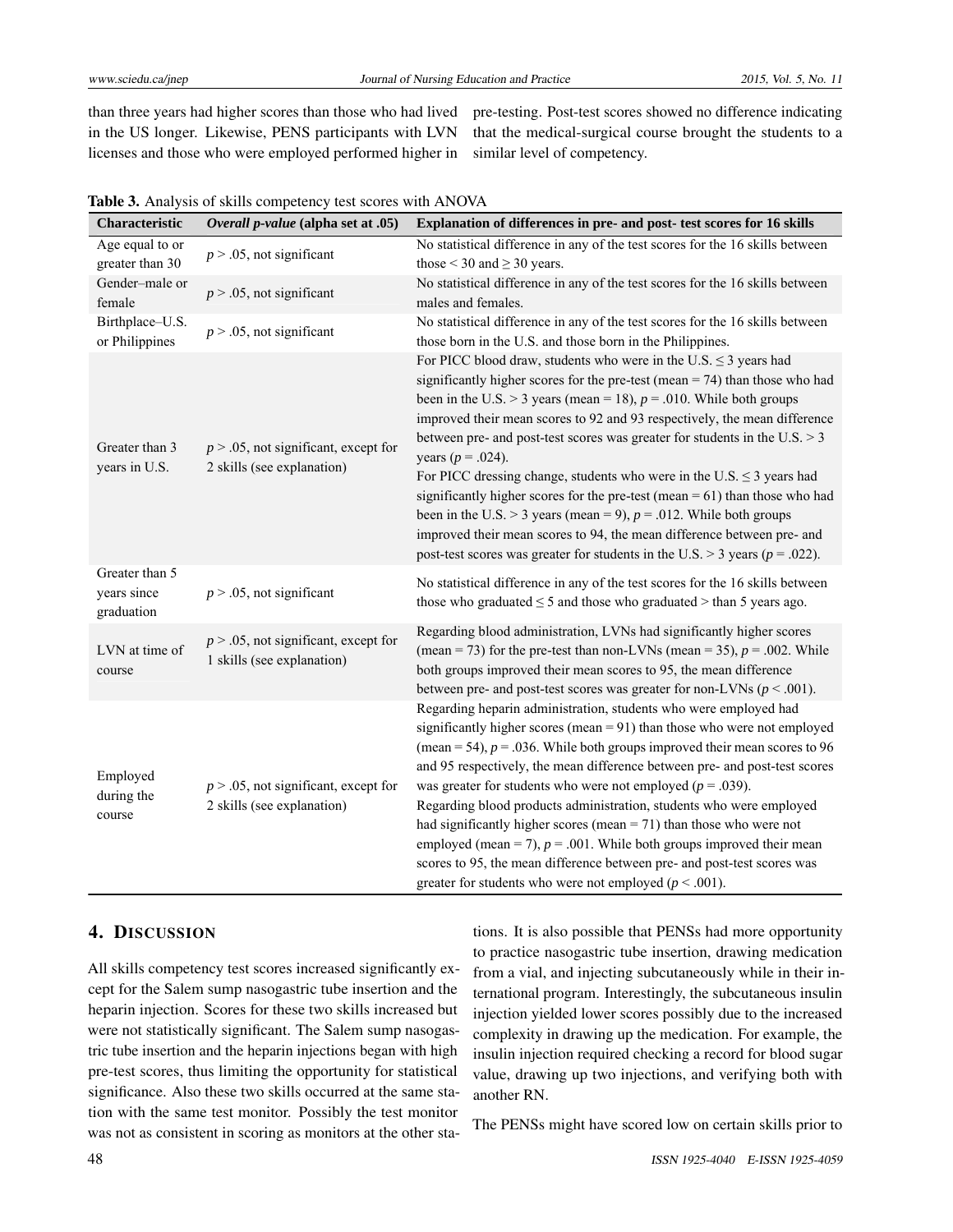the course for two reasons: lack of practice over several years and lack of opportunity to perform the skill in their Philippine nursing program. While most of the participants had attained their BSN in the Philippines in the current decade, three participants had graduated in 2005, 2007 respectively. Many PENSs were currently employed in a caregiver role such as a nursing assistant or LVN for a home health or skilled nursing facility. It is likely that they had opportunity to perform some of the acute care skills such as heparin injection in their current work settings. During pretesting, some participants indicated that they had little or no chance to perform certain skills such as PICC dressing changes during the course of their program in the Philippines and that they had never experienced certain pieces of equipment such as a chest drain or infusion pump.

The test monitors consistently observed and made comments on the scoring records. The most common mistakes made by the PENS participants were 1) caps replaced onto used needles instead of placing into readily available sharps containers, and 2) break in sterile technique occurred when the PENSs would touch non-sterile items after donning sterile gloves. Interestingly, all PENS in the study correctly donned sterile gloves.

ANOVA revealed an unexpected finding that participants who had lived in the US less than 3 years had significantly higher scores for PICC dressing change and blood draw. Possibly, number of years living in the US can be associated with number of years since graduation. Those living in the US for a longer time might not have had exposure to care of the PICC since graduating years ago. Work history was more likely to determine skill performance with those working as LVNs having higher scores for heparin injection and set up of blood transfusion.

Previous studies have reported that international nurses have had the most struggle with technology, providing total care to patients, communication, and working with complex healthcare teams.[\[16,](#page-8-17) [17\]](#page-8-18) The skills stations in this study allowed each PENS to practice integrating each of these components. On post-testing, specific skill competency test scores increased and also the flow of the station improved as the PENSs were able to communicate with the patient and family and prioritize care.

#### Limitations

The primary limitation of this study was that it involved one small group of PENSs at one university. Therefore, the findings cannot be generalized to all IENs who immigrate to the US. The skills competency testing scoring rubrics have been used consistently for multiple tests over a 2-year period and

have yielded consistent scores among various raters, however inter-rater reliability had not been performed prior to this study. The test monitors did undergo similar orientation and had served as test monitors in the past; yet, inter-rater reliability was not established. In addition, the results of this study would be made stronger by using the same test monitors over the two consecutive pre-test and post-test days.

Another major limitation to this study was the potential influence of three separate variables on score improvement. It was not possible with the study design to distinguish whether scores improved because of time spent in lecture, time spent in the clinical setting, or time spent with practice in the Clinical Simulation Center. However, the simulation setting allowed for control over practicing the specific skills, which cannot consistently be arranged in a clinical environment.

#### 5. SUGGESTIONS FOR FURTHER RESEARCH

Very little has been published about nursing program curricula outside of the US despite the prevalence of nurses who receive their education abroad. More research is needed to understand the differences in nursing education programs worldwide, particularly in the Philippines, which has the highest rate of emigration. A qualitative study to learn about both didactic and clinical experiences in nursing programs outside of the US would be of great interest. Finally, it would be valuable to repeat this study with consistent test monitors, established inter-rater reliability, a larger sample size, and participants from countries other than the Philippines.

#### 6. CONCLUSIONS

Given the anticipated need for RNs in the upcoming decades and the propensity of IENs, particularly those from the Philippines, to practice in the US, increasing an understanding of the differences in educational programs is essential. Nurses educated in the Philippines seeking to attain RN licensure in the state of California could benefit from additional education to facilitate assimilation to US culture. This additional education could occur through taking courses in accredited schools of nursing and through transition programs provided by employers as stated throughout the literature. The focus of this study was with psychomotor skill practice, but additional education in communication, US culture, and technology would be beneficial to those who immigrate to the US.

With 24 hours of practice in the Clinical Simulation Center and completion of theory and acute care clinical hours, PENSs demonstrated significant improvement in competency of commonly-performed adult medical surgical skills. Based on the findings in this study, PENSs could benefit from skill practice prior to assuming care of acutely ill adults in the